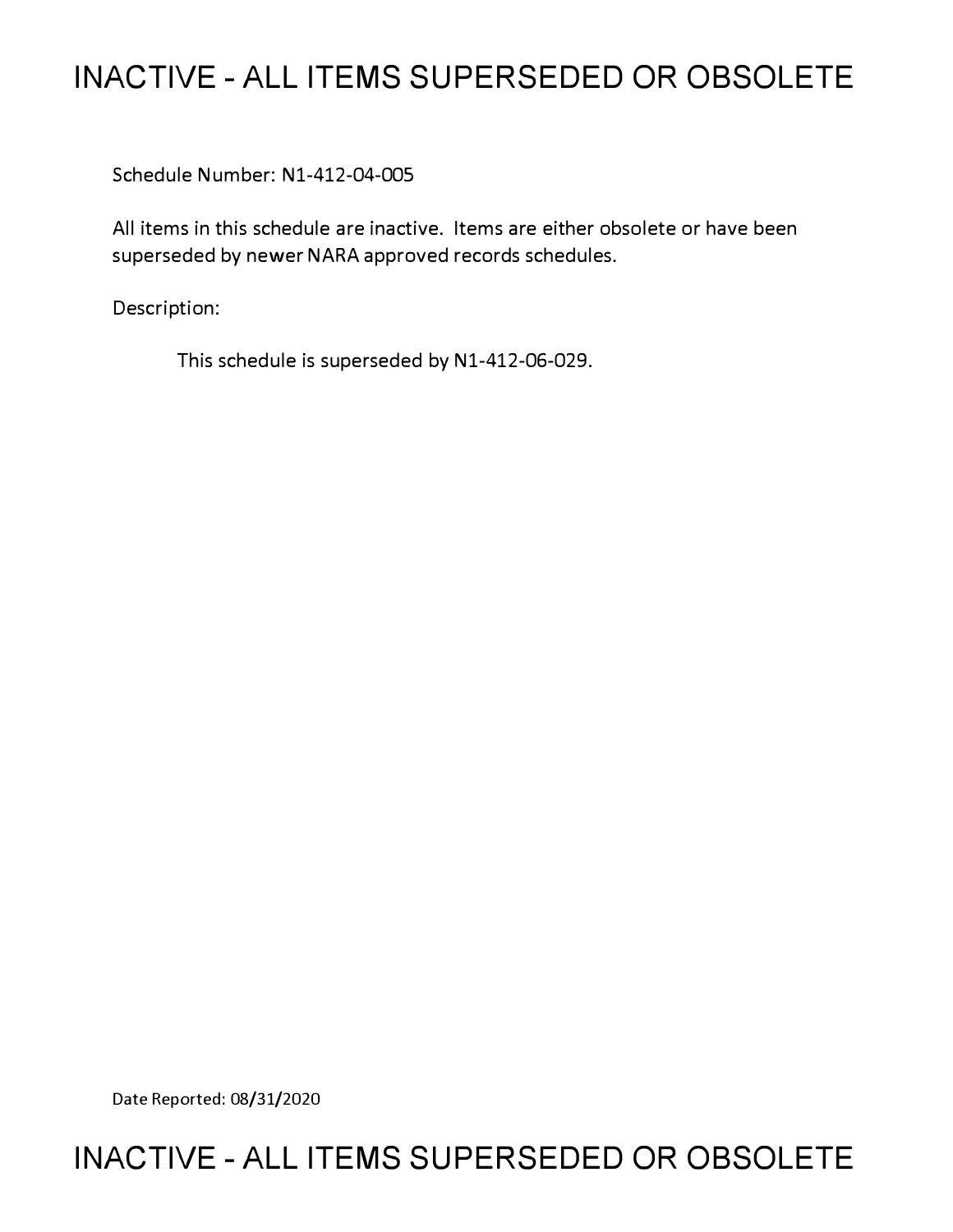|                                                  |                                                                                                                                                                                                                                          |                        |                                                                                                                              |                                                                                         | NWML                            |
|--------------------------------------------------|------------------------------------------------------------------------------------------------------------------------------------------------------------------------------------------------------------------------------------------|------------------------|------------------------------------------------------------------------------------------------------------------------------|-----------------------------------------------------------------------------------------|---------------------------------|
|                                                  | э.,                                                                                                                                                                                                                                      |                        |                                                                                                                              |                                                                                         |                                 |
| <b>REQUEST FOR RECORDS DISPOSITION AUTHORITY</b> |                                                                                                                                                                                                                                          |                        | <b>LEAVE BLANK (NARA use only)</b>                                                                                           |                                                                                         |                                 |
|                                                  | (See Instructions on reverse)                                                                                                                                                                                                            |                        | <b>JOB NUMBER</b>                                                                                                            |                                                                                         |                                 |
|                                                  | TO: NATIONAL ARCHIVES and RECORDS ADMINISTRATION (NIR)                                                                                                                                                                                   |                        |                                                                                                                              | $M - 4/2 - 04 - 5$<br>DATE RECEIVED                                                     |                                 |
| WASHINGTON, DC 20408                             |                                                                                                                                                                                                                                          |                        |                                                                                                                              | $3 - 11 - 2004$                                                                         |                                 |
| 1. FROM (Agency or establishment)                |                                                                                                                                                                                                                                          |                        | NOTIFICATION TO AGENCY                                                                                                       |                                                                                         |                                 |
| U. S. Environmental Protection Agency            |                                                                                                                                                                                                                                          |                        |                                                                                                                              |                                                                                         |                                 |
| 2. MAJOR SUBDIVISION                             |                                                                                                                                                                                                                                          |                        |                                                                                                                              |                                                                                         |                                 |
| <b>Multiple Divisions</b>                        |                                                                                                                                                                                                                                          |                        | In accordance with the provisions of 44<br>U.S.C. 3303a the disposition request,<br>including amendments, is approved except |                                                                                         |                                 |
| 3. MINOR SUBDIVISION                             |                                                                                                                                                                                                                                          |                        |                                                                                                                              | for items that may be marked "disposition<br>not approved" or "withdrawn" in column 10. |                                 |
|                                                  |                                                                                                                                                                                                                                          | 5. TELEPHONE           |                                                                                                                              |                                                                                         |                                 |
| 4. NAME OF PERSON WITH WHOM TO CONFER            |                                                                                                                                                                                                                                          |                        | <b>ARCHIVIST OF THE UNITED STATES</b><br><b>DATE</b>                                                                         |                                                                                         |                                 |
| 202-566-1669<br>Chris O'Donnell                  |                                                                                                                                                                                                                                          |                        | 8440                                                                                                                         | sey Bell                                                                                |                                 |
|                                                  |                                                                                                                                                                                                                                          |                        |                                                                                                                              | Sehn Carler                                                                             |                                 |
| <b>6. AGENCY CERTIFICATION</b>                   |                                                                                                                                                                                                                                          |                        |                                                                                                                              |                                                                                         |                                 |
|                                                  |                                                                                                                                                                                                                                          |                        |                                                                                                                              |                                                                                         |                                 |
|                                                  | I hereby certify that I am authorized to act for this agency in matters pertaining to the disposition of its records<br>and that the records proposed for disposal on the attached $\frac{4}{\sqrt{2}}$ page(s) are not now needed for t |                        |                                                                                                                              |                                                                                         |                                 |
|                                                  | the General Accounting Office, under the provisions of Title 8 of the GAO Manual for Guidance of Federal                                                                                                                                 |                        |                                                                                                                              |                                                                                         |                                 |
| Agencies,                                        |                                                                                                                                                                                                                                          | is attached; or        |                                                                                                                              | has been requested.                                                                     |                                 |
|                                                  | is not required;                                                                                                                                                                                                                         |                        |                                                                                                                              |                                                                                         |                                 |
| <b>DATE</b>                                      | SIGNATURE OF AGENCY REPRESENTATIVE                                                                                                                                                                                                       | TITLE                  |                                                                                                                              |                                                                                         |                                 |
|                                                  | Mis D                                                                                                                                                                                                                                    |                        |                                                                                                                              |                                                                                         |                                 |
|                                                  |                                                                                                                                                                                                                                          |                        |                                                                                                                              | <b>Agency Records Officer</b>                                                           |                                 |
|                                                  |                                                                                                                                                                                                                                          |                        |                                                                                                                              |                                                                                         |                                 |
|                                                  |                                                                                                                                                                                                                                          |                        |                                                                                                                              | 9. GRS OR                                                                               | 10. ACTION                      |
|                                                  | 8. DESCRIPTION OF ITEM AND PROPOSED DISPOSITION                                                                                                                                                                                          |                        |                                                                                                                              | <b>SUPERSEDED</b><br><b>JOB CITATION</b>                                                | <b>TAKEN (NARA</b><br>USE ONLY) |
|                                                  |                                                                                                                                                                                                                                          |                        |                                                                                                                              |                                                                                         |                                 |
|                                                  |                                                                                                                                                                                                                                          |                        |                                                                                                                              |                                                                                         |                                 |
|                                                  | EPA - 145 Program Development Files                                                                                                                                                                                                      |                        |                                                                                                                              |                                                                                         |                                 |
|                                                  |                                                                                                                                                                                                                                          |                        |                                                                                                                              |                                                                                         |                                 |
|                                                  |                                                                                                                                                                                                                                          |                        |                                                                                                                              |                                                                                         |                                 |
|                                                  |                                                                                                                                                                                                                                          |                        |                                                                                                                              |                                                                                         |                                 |
|                                                  |                                                                                                                                                                                                                                          |                        |                                                                                                                              |                                                                                         |                                 |
|                                                  |                                                                                                                                                                                                                                          |                        |                                                                                                                              |                                                                                         |                                 |
|                                                  |                                                                                                                                                                                                                                          |                        |                                                                                                                              |                                                                                         |                                 |
|                                                  |                                                                                                                                                                                                                                          |                        |                                                                                                                              |                                                                                         |                                 |
|                                                  |                                                                                                                                                                                                                                          |                        |                                                                                                                              |                                                                                         |                                 |
|                                                  |                                                                                                                                                                                                                                          |                        |                                                                                                                              |                                                                                         |                                 |
|                                                  |                                                                                                                                                                                                                                          |                        |                                                                                                                              |                                                                                         |                                 |
|                                                  |                                                                                                                                                                                                                                          |                        |                                                                                                                              |                                                                                         |                                 |
|                                                  |                                                                                                                                                                                                                                          |                        |                                                                                                                              |                                                                                         |                                 |
|                                                  |                                                                                                                                                                                                                                          |                        |                                                                                                                              |                                                                                         |                                 |
|                                                  |                                                                                                                                                                                                                                          |                        |                                                                                                                              |                                                                                         |                                 |
| 7.<br><b>ITEM</b><br>NO.                         |                                                                                                                                                                                                                                          |                        |                                                                                                                              |                                                                                         |                                 |
|                                                  |                                                                                                                                                                                                                                          |                        |                                                                                                                              |                                                                                         |                                 |
|                                                  | may                                                                                                                                                                                                                                      | $7w$ $c$ $\mathcal{T}$ |                                                                                                                              |                                                                                         |                                 |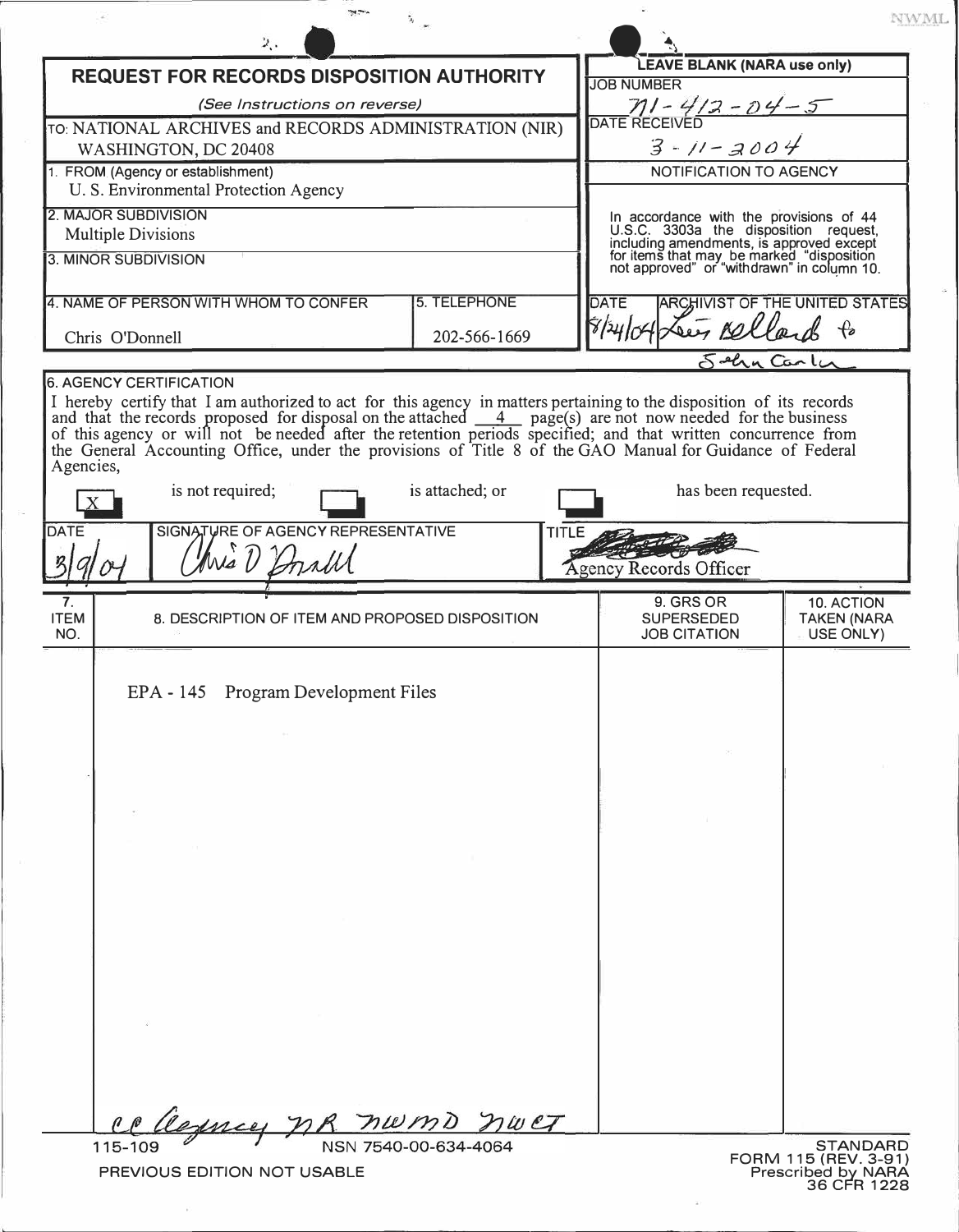File:///C|/DOCUME~1/dbrown/LOCALS~1/Temp/gwpring<br>
File:///C|/DOCUME~1/dbrown/LOCALS~1/Temp/gwpring<br> **This schedule is under development and MAY NOT be used to retire or destroy records. If you have any questions, please contact the Records Help Desk.** 

# **EPA Records Schedule 145**

 $\cdot\cdot\cdot$  .

**Development:** 04/05/2004

**Title:** Program Development Files

**Program:** All Programs

**Applicability:** Agency-wide

**Agency File Code:** PROG 145

## **NARA Disposal Authority:**

• Pending

## **Description:**

Consists oferecords related to the development of environmental policies and programs. Records consist of correspondence, briefing books and papers, issue papers and reports relative to policy, strategy, program control, research priorities, legislative priorities, published and unpublished directives and policy guidance documents, and related records that document the development of environmental programs, program priorities and objectives, program evaluation and planning, and similar topics.

#### **Disposition Instructions:**

#### **Item a:** Record

- Permanent
- Break file at the end of the activity, project, or topic. If the record is paper, retire to a certified records center 2 years after file break and transfer to the National Archives when 20 years old. If the record is electronic, transfer to the National Archives when 20 years old.

**Item b:** Electronic copies created with word processing and electronic mail applications

- Disposable
- Delete when record copy is generated or when no longer needed for updating or revision.

**Arrangement:** Arrangement varies.

**Type of Records:** Case files

**Format:** Electronic, Paper

**Functions Supported:** Program and Project Management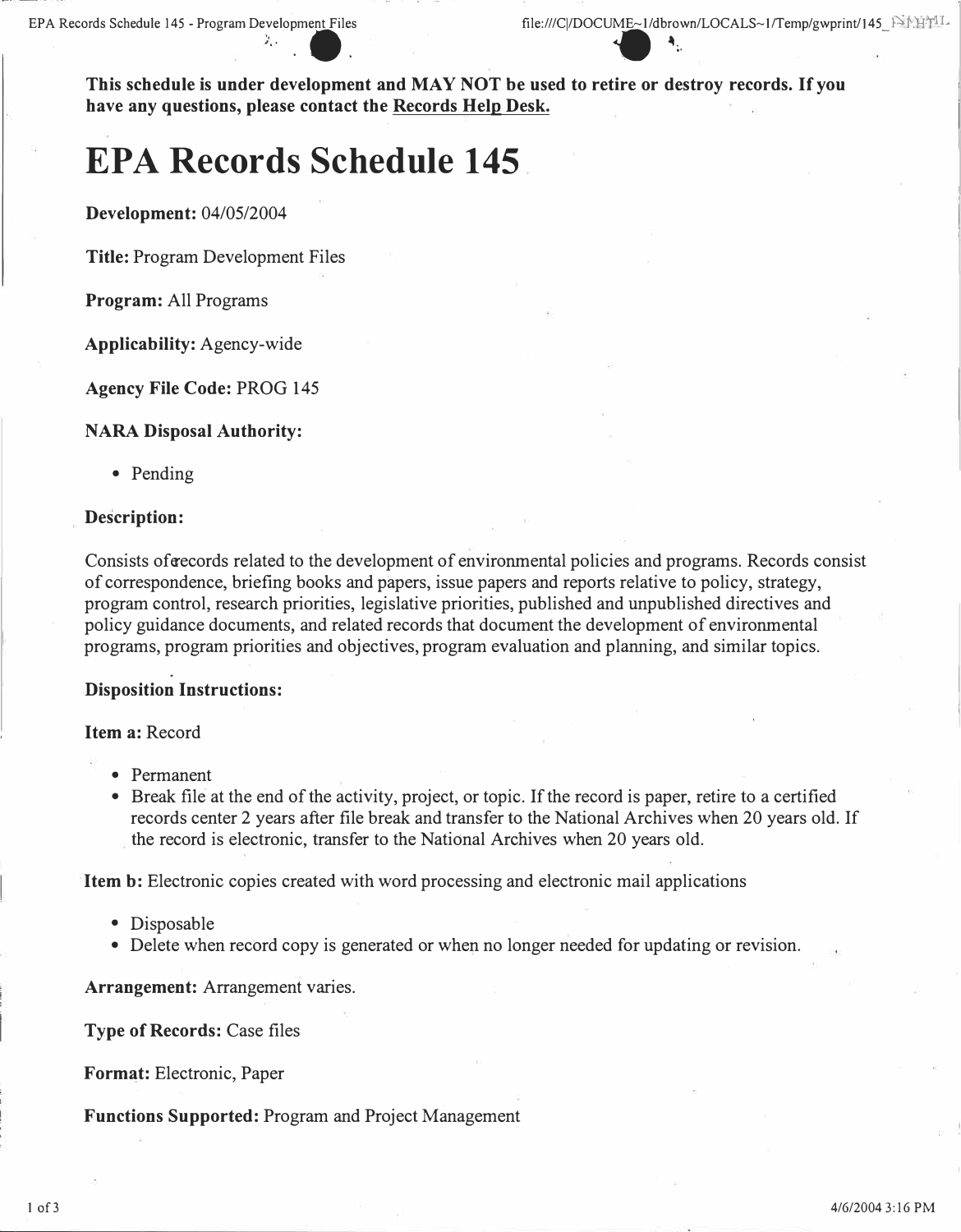#### **Specific Restrictions:**

• None

## **Specific Legal Requirements:**

• None

#### **Reasons for Disposition:**

This item combines N1-412-94-4/3 (EPA 126) for regional offices and N1-412-94-6/2 (EPA 143) for headquarters. The disposition for the record copy is unchanged.

## **Agency-wide Guidance:**

When the records are retired, they should be kept in the same arrangement, insofar as possible, as when they were used by the person who created and maintained them under the archival principal of provenance.

This item covers the program development subject files which are generally held by officials holding the following offices: EPA Administrator, Deputy Administrators, Assistant and Associate Administrators, General Counsel, Inspector General, Administrative Law Judge, Headquarters Office Directors, Regional Administrators, Deputy and Assistant Regional Administrators, Regional Division Directors, Regional Branch and Section Chiefs, and equivalent positions. Background and supporting information maintained in other offices should be pulled together and retired as a unit with the material for the above-named officials.

These files contain materials documenting the development of new programs, major shifts in the focus of existing programs, and new initiatives. Records that document the ongoing management of the program should be disposed of in accordance with EPA 006. Routine administrative materials should be disposed of in accordance with the NARA General Records Schedules or EPA 110. The record copy of published directives and policy guidance documents are covered in EPA 007. Pilot Projects are covered in EPA 099.

#### **Program Office Guidance:**

This item also includes the following types of documents for the Office of Research and Development: Research Program Management Files and Planned Program Accomplishments, Project Descriptions, and Output Plans.

## **Custodians:**

Multiple units

#### **Related Schedules:**

EPA 006, EPA 007, EPA 099, EPA 110

#### **Previous NARA Disposal Authority:**